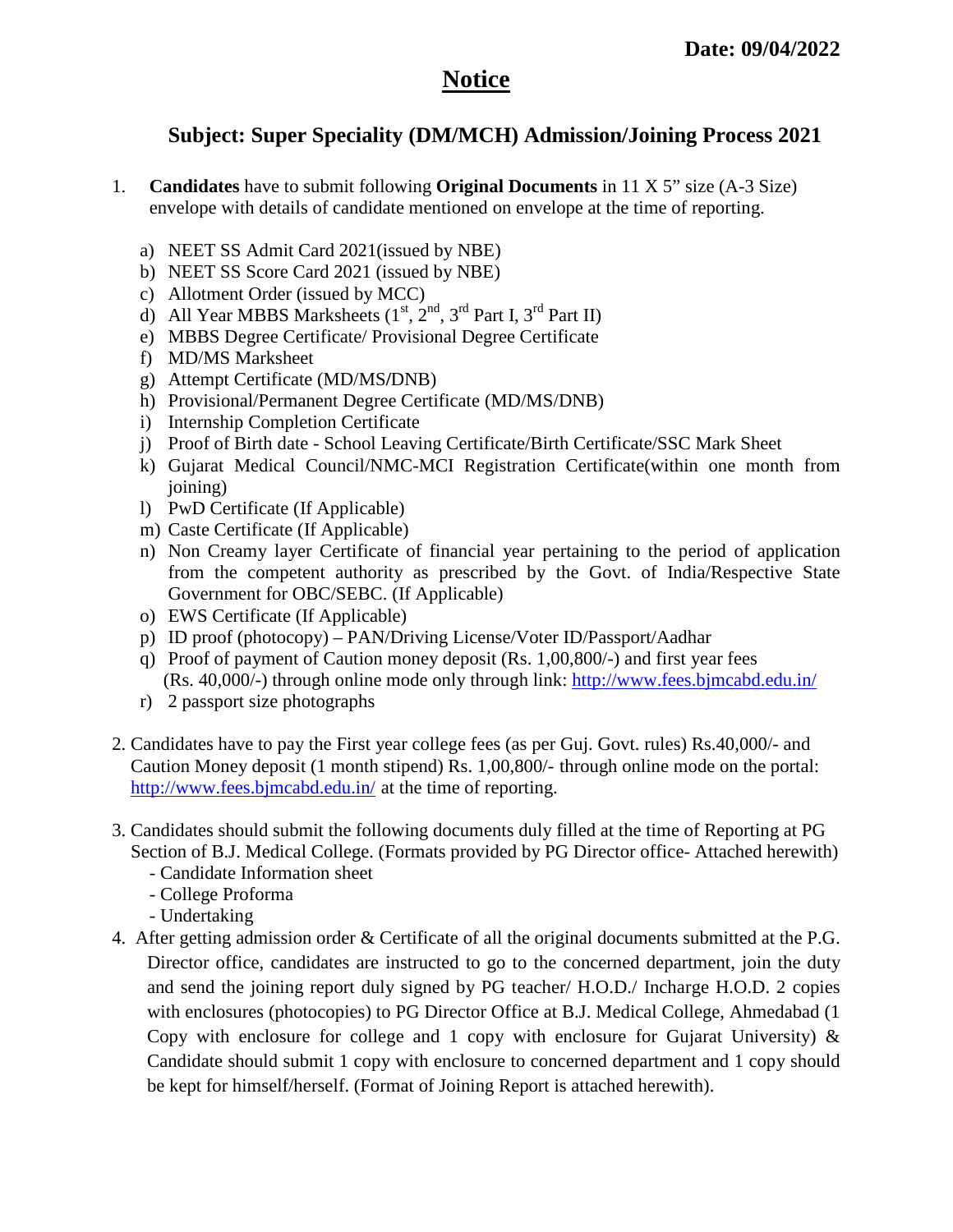Photocopies of following documents to be attached with joining report:

- a) NEET SS Admit Card 2021(issued by NBE)
- b) NEET SS Score Card 2021 (issued by NBE)
- c) Allotment Order (issued by MCC)
- d)  $12^{th}$  Mark Sheet
- e) All Year MBBS Marksheets  $(1<sup>st</sup>, 2<sup>nd</sup>, 3<sup>rd</sup> Part I, 3<sup>rd</sup> Part II)$
- f) MBBS Degree Certificate/ Provisional Degree Certificate
- g) MD/MS Marksheet
- h) Attempt Certificate (MD/MS/DNB)
- i) Provisional/Permanent Degree Certificate (MD/MS/DNB)
- j) Internship Completion Certificate
- k) Proof of Birth date School Leaving Certificate/Birth Certificate/SSC Mark Sheet
- l) Gujarat Medical Council/NMC-MCI Registration Certificate(within one month from joining)
- m) PwD Certificate (If Applicable)
- n) Caste Certificate (If Applicable)
- o) Non Creamy layer Certificate of financial year pertaining to the period of application from the competent authority as prescribed by the Govt. of India/Respective State Government for OBC/SEBC. (If Applicable)
- p) EWS Certificate (If Applicable)
- q) ID proof (photocopy) PAN/Driving License/Voter ID/Passport/Aadhar
- 5. Date and time of PG Teacher allotment will be informed later on.
- 6. Candidates are instructed to bring Demand Draft of Gujarat University fees in favor of "Registrar, Gujarat University" payable at Ahmedabad at the time of PG Teacher Allotment.

#### **Details of Gujarat University Registration/Enrollment/Tuition fees**

| <b>For Whole Course</b> |                         |       |  |  |
|-------------------------|-------------------------|-------|--|--|
| Sr. No.                 | Fees $(Rs.)$            |       |  |  |
|                         | For Girls $\vert$ 30350 |       |  |  |
|                         | For Boys                | 66350 |  |  |

7. Candidates are instructed to bring the "Undertaking" on non-Judicial stamp paper of Rs.300/ and Medical Fitness Certificate in formats (Attached herewith), as provided by PG Director Office, BJMC at the time of PG Teacher Allotment.

> Director Postgraduate Studies & Research B.J. Medical College, Ahmadabad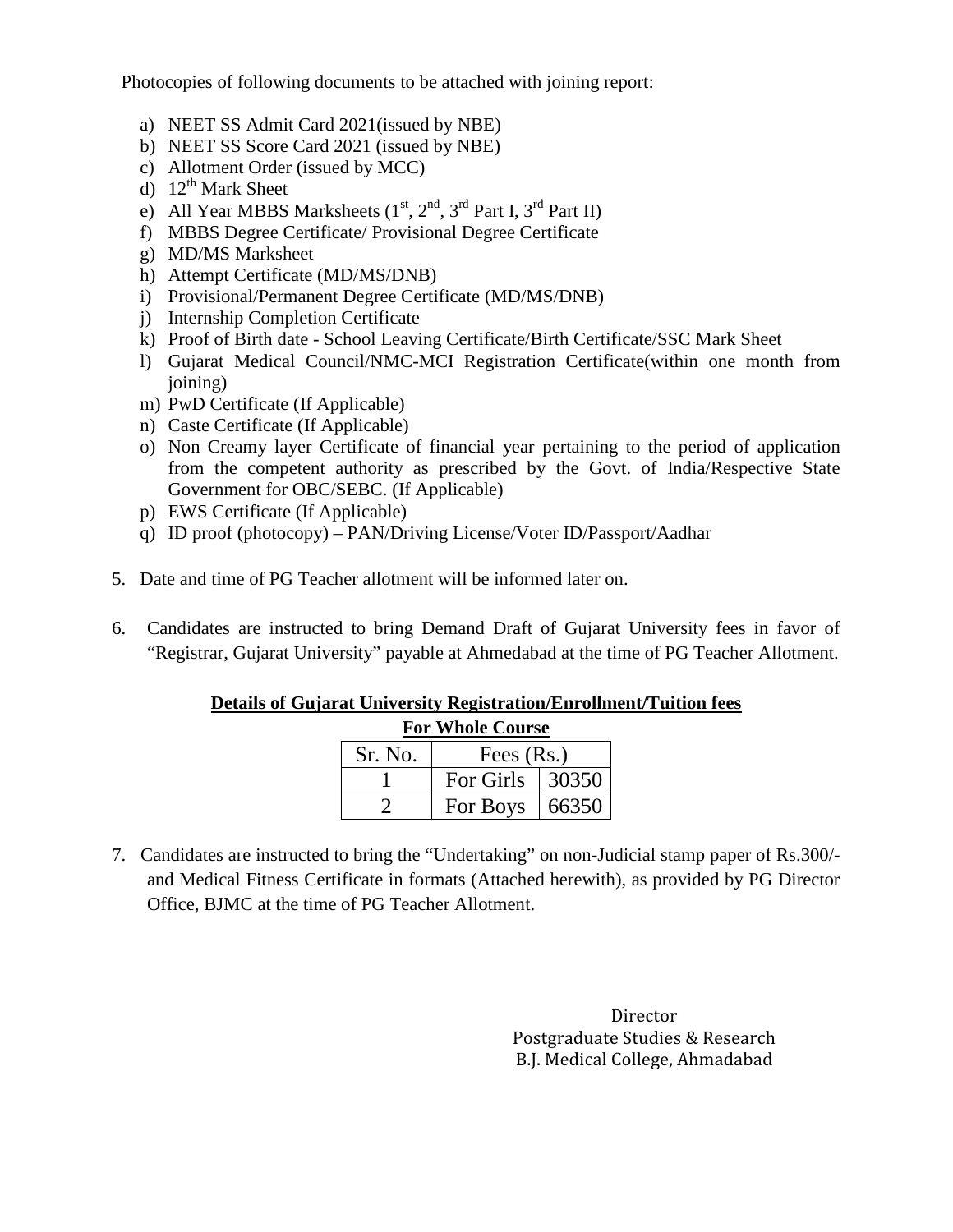### **CANDIDATE INFORMATION SHEET**

(Fill in capital letters only)

Candidate's Recent Passport Size Photograph

(A) Name of Candidate:

| (Surname)                                                                               |                                                                                                                       | (First name)                                     |                |  |
|-----------------------------------------------------------------------------------------|-----------------------------------------------------------------------------------------------------------------------|--------------------------------------------------|----------------|--|
|                                                                                         |                                                                                                                       |                                                  |                |  |
| DD/MM/YYYY                                                                              |                                                                                                                       |                                                  | (City) (State) |  |
|                                                                                         |                                                                                                                       |                                                  |                |  |
| <b>Present Address:</b>                                                                 | <u> 1989 - Johann Stoff, deutscher Stoff, der Stoff, der Stoff, der Stoff, der Stoff, der Stoff, der Stoff, der S</u> |                                                  |                |  |
| Mobile No.:                                                                             | $\begin{tabular}{c c c} \hline \quad \quad & (with City Code) \end{tabular}$                                          |                                                  |                |  |
| Email id:                                                                               |                                                                                                                       |                                                  |                |  |
|                                                                                         |                                                                                                                       |                                                  |                |  |
| Local Emergency Contact No.                                                             |                                                                                                                       |                                                  |                |  |
| (B)                                                                                     | <b>UNDER GRADUATION</b>                                                                                               |                                                  |                |  |
| College & University<br>Of final M.B.B.S                                                |                                                                                                                       |                                                  |                |  |
| With city & state                                                                       |                                                                                                                       |                                                  |                |  |
|                                                                                         |                                                                                                                       |                                                  |                |  |
| Passing of final M.B.B.S<br>Attempt of final M.B.B.S                                    |                                                                                                                       |                                                  |                |  |
| Date of Internship Completion:                                                          |                                                                                                                       |                                                  |                |  |
|                                                                                         |                                                                                                                       |                                                  |                |  |
|                                                                                         |                                                                                                                       |                                                  |                |  |
| (C)                                                                                     | <b>POST GRADUATION</b>                                                                                                |                                                  |                |  |
| College & University                                                                    |                                                                                                                       |                                                  |                |  |
| <b>Of Post Graduation</b>                                                               |                                                                                                                       | and the control of the control of the control of |                |  |
| With city & state                                                                       |                                                                                                                       |                                                  |                |  |
|                                                                                         |                                                                                                                       |                                                  |                |  |
| Passing date of MD/MS                                                                   |                                                                                                                       |                                                  |                |  |
| Attempt in MD/MS                                                                        |                                                                                                                       |                                                  |                |  |
|                                                                                         |                                                                                                                       |                                                  |                |  |
|                                                                                         |                                                                                                                       |                                                  |                |  |
| (D)                                                                                     | <b>DM/MCH Admission Details</b>                                                                                       |                                                  |                |  |
| NEET SS Rank: ___________ Category: Open/SC/ST/SEBC/EWS Physical Handicap (PwD): Yes/No |                                                                                                                       |                                                  |                |  |
|                                                                                         |                                                                                                                       |                                                  |                |  |
|                                                                                         |                                                                                                                       |                                                  |                |  |
|                                                                                         | (Civil/GCRI/U.N. Mehta)                                                                                               |                                                  |                |  |
| <b>Bank Account Details for Stipend:</b>                                                |                                                                                                                       |                                                  |                |  |
| Local Bank Account Number:                                                              |                                                                                                                       |                                                  |                |  |
|                                                                                         |                                                                                                                       |                                                  |                |  |

Bank Branch: **Axis Bank, Asarwa Branch**<br>IFSC Code: **UTIB0000449** IFSC Code: **UTIB0000449**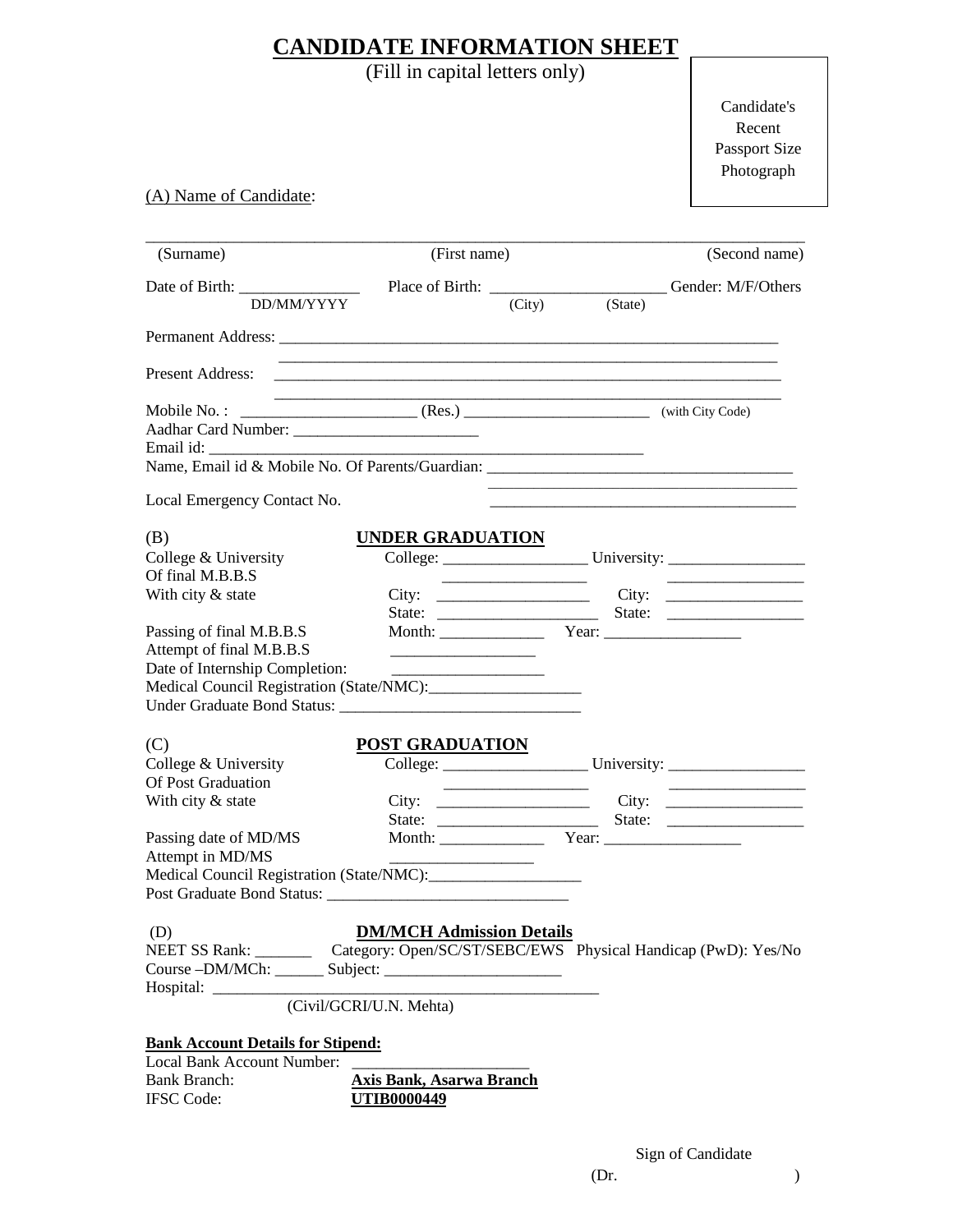# **B. J. MEDICAL COLLEGE, AHMEDABAD PROFORMA TO BE FILLED FOR DM/MCh ADMISSION 2021-22**

| <b>Student Name</b>                                                                                                                                            |  |
|----------------------------------------------------------------------------------------------------------------------------------------------------------------|--|
| Gender (M/F)                                                                                                                                                   |  |
| Date of Birth                                                                                                                                                  |  |
| Course (Branch) Name                                                                                                                                           |  |
| Name of PG Teacher(applicable after joining)                                                                                                                   |  |
| Exam rank (AIR/State rank)                                                                                                                                     |  |
| NEET SS Roll No.                                                                                                                                               |  |
| Quota - All India                                                                                                                                              |  |
| Name of the entrance exam                                                                                                                                      |  |
| Max. Marks (In entrance exam)                                                                                                                                  |  |
| Marks Obtained (In entrance exam)                                                                                                                              |  |
| Percentile (In entrance exam)                                                                                                                                  |  |
| <b>Registered Medical Council</b>                                                                                                                              |  |
| Medical Council Registration No.(MD/MS)                                                                                                                        |  |
| Category- OPEN/EWS /OBC/ST/SC/OTHER                                                                                                                            |  |
| Physically handicap (Yes/No)                                                                                                                                   |  |
| <b>Bank</b> transaction ID                                                                                                                                     |  |
| Bank details from which transaction is done<br><b>1.NAME OF BANK BRANCH</b><br>2. NAME OF ACCOUNT HOLDER<br><b>3.BANK ACCOUNT NUMBER</b><br><b>4.IFSC CODE</b> |  |
| Candidate mobile no.                                                                                                                                           |  |
| E-mail ID:                                                                                                                                                     |  |
| Aadhar card no.                                                                                                                                                |  |
| Date of Admission                                                                                                                                              |  |
| Permanent Address:                                                                                                                                             |  |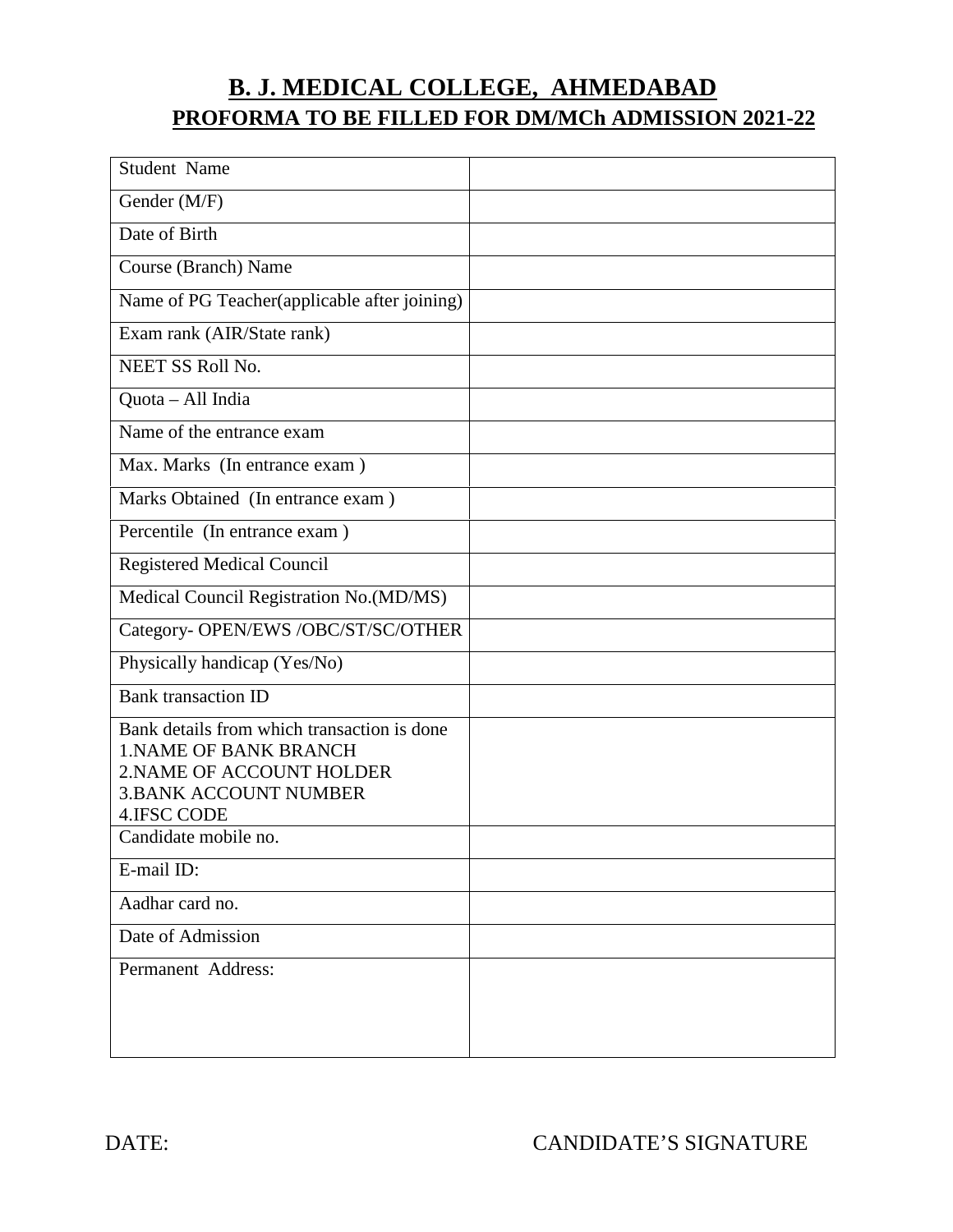I, hereby declare that the information/documents given at the time of application/counselling/joining is true. If anything is found to be incorrect or false or misguiding at any time, I understand that my admission shall be cancelled and I may be prosecuted, also I shall be ineligible to apply in future. I shall abide by the results.

 I read and understood all the rules and regulations of Admission to Super Speciality Medical courses. I shall abide by all the rules and regulations. I accepted all the terms and conditions pertaining to Admission to Super Speciality Medical courses and I does not have any objections with rules and regulations.

 I am not engaged in any Super Speciality (DM/MCH/DNBSS) course in any institute at the time of submission of Application form & at present. After my admission, If I do not join the course or resign from course/left the course after Reshuffling Counseling, in such conditions, or in case of implementation of rules 1.3, 1.5, 1.7, 6.5, 6.6(b) 7.8, 7.10, 7.12, of Super Speciality admission, my admission and registration shall be cancelled without any notice thereof. In such situation, I also understand that,

- 1. My admission and registration will be cancelled without any notice thereof.
- 2. I will not be eligible for future admission in this University.
- 3. I have to pay the whole course fees of all the year/academic terms of College and University.
- 4. My all deposit amount, Admission fees, tuition fees and university fees are forfeited and I will have no claim on it.
- 5. I have to pay Rs. 5 Lakhs as a penalty to the Gujarat University.
- 6. I have to fulfill all the conditions of bond as per the rules of Government of Gujarat for Government College. (NOT APPLICABLE FOR M.CH. CARDIO VASCULAR & THORACIC SURGERY AND M.CH. PAEDIATRICS SURGERY)

 If I do not comply with above conditions, then all the original documents will not be return to me and legal action will be initiated against me.

I will have obtained **Permanent Registration** with Medical Council of India or Gujarat Medical Council within one month from the date of his / her admission, failing which the admission of candidate shall be cancelled without any notice thereof; fees forfeited and will not be eligible to apply in future.

I will have to apply for Gujarat University **Registration** in the prescribed form duly completed, through the College concerned within one month from the last date of Joining of reshuffling counseling/ final round of counseling. If it does not reach to the University within one month from the last date of Joining of reshuffling counseling/ final round of counseling than one term of Candidate will not be granted and if it is applied later than above time limit than as per the date of application of Registration, term/terms will not be granted depending upon the date of application of Registration.

I will have to submit the topic of **Dissertation** in the prescribed form duly completed, through the College concerned within three month from the last date of Joining of reshuffling counseling/ final round of counseling. If it does not reach to the University within three month from the last date of Joining of reshuffling counseling/ final round of counseling than one term of Candidate will not be granted and if it is submitted later than above time limit than as per the date of submission of topic of Dissertation, term/terms will not be granted depending upon the date of submission of topic of Dissertation.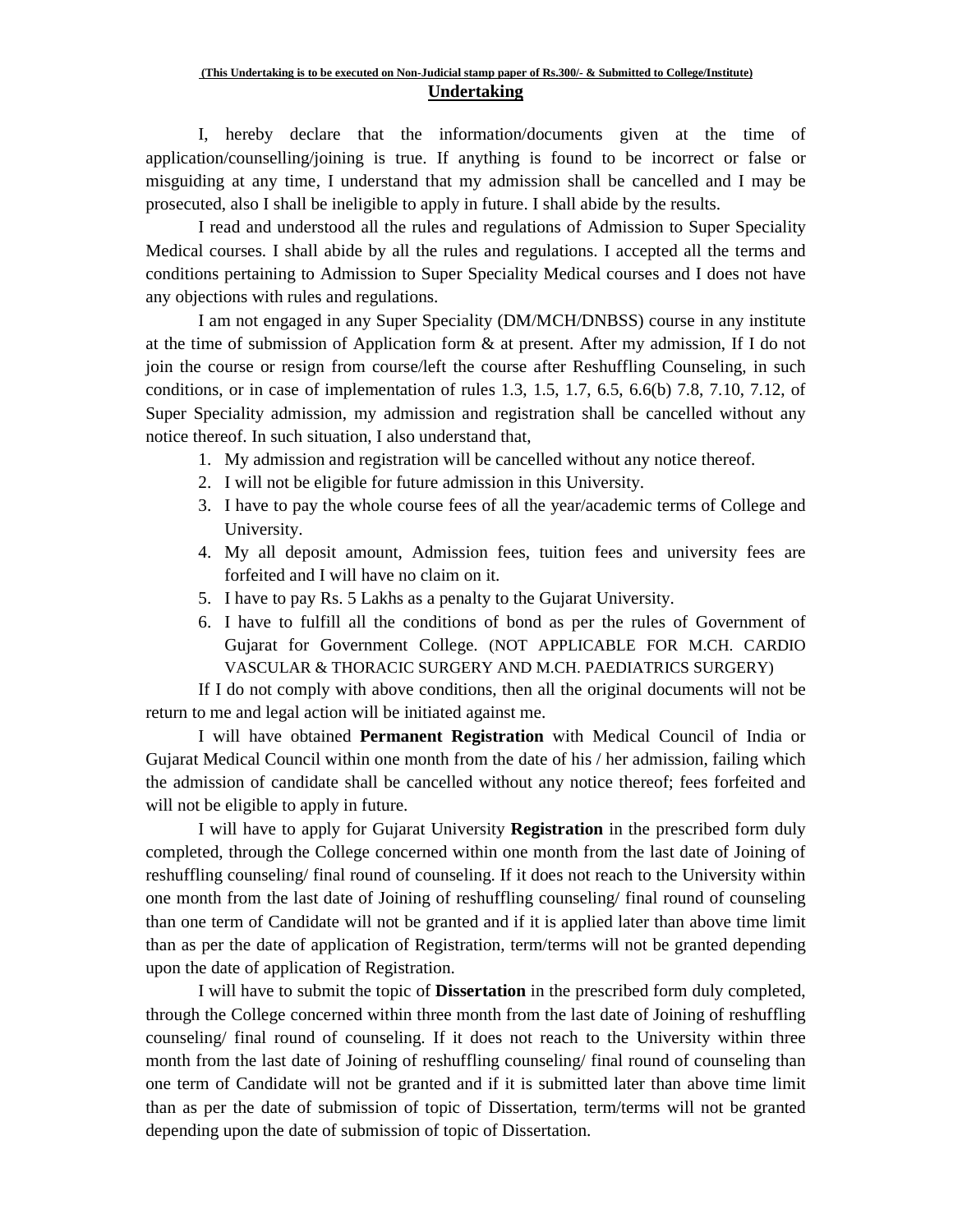I will have to participate in Post Graduate Orientation Programme during the first year of residency, within six months of my admission to become eligible to appear in university examination.

I shall abide by G.R. No. MCG/1022/SFS-26/J dated 02/04/2022, **bond of Rs.50,00,000/-** (Rupees Fifty Lakhs) shall be applicable to Gujarat State Super Speciality Courses. Bond Formalities to be completed and bond agreement documents to be submitted to Post Graduation office within one month of joining. Failing which Head of institute is empowered to cancel the admission.

I will have to pay the deposits and fees of College and University as per the rules and regulations of Government of Gujarat and Gujarat University.

I know that Hostel accommodation will be provided if available after Final round of Counselling.

I give undertaking that if I remain absent during P.G. Teacher allotment; I shall have no claim for my Super Speciality teacher of choice.

I have also verified my eligibility before submission of Application for admission to Super Speciality Medical Courses /Super Speciality Medical Admission and also verify my eligibility to apply against category to which I entitled. If through mistakes/error, the forms are accepted and through mistake/error I admitted in Super Speciality Medical Course & if I found to be ineligible, in such case I cannot claim any right or interest arising out of acceptance of form/admission in Super Speciality Medical Course.

I abide by the rules and regulations of National Medical Commission, Government of Gujarat, Gujarat University and B.J. Medical College, Ahmedabad.

**Name: NEET SS 2021 Roll No.: NEET SS 2021 Rank: Date of Birth: Institute Name: Course Name: Residential Address: Mobile Number: Signature:** 

**Date:**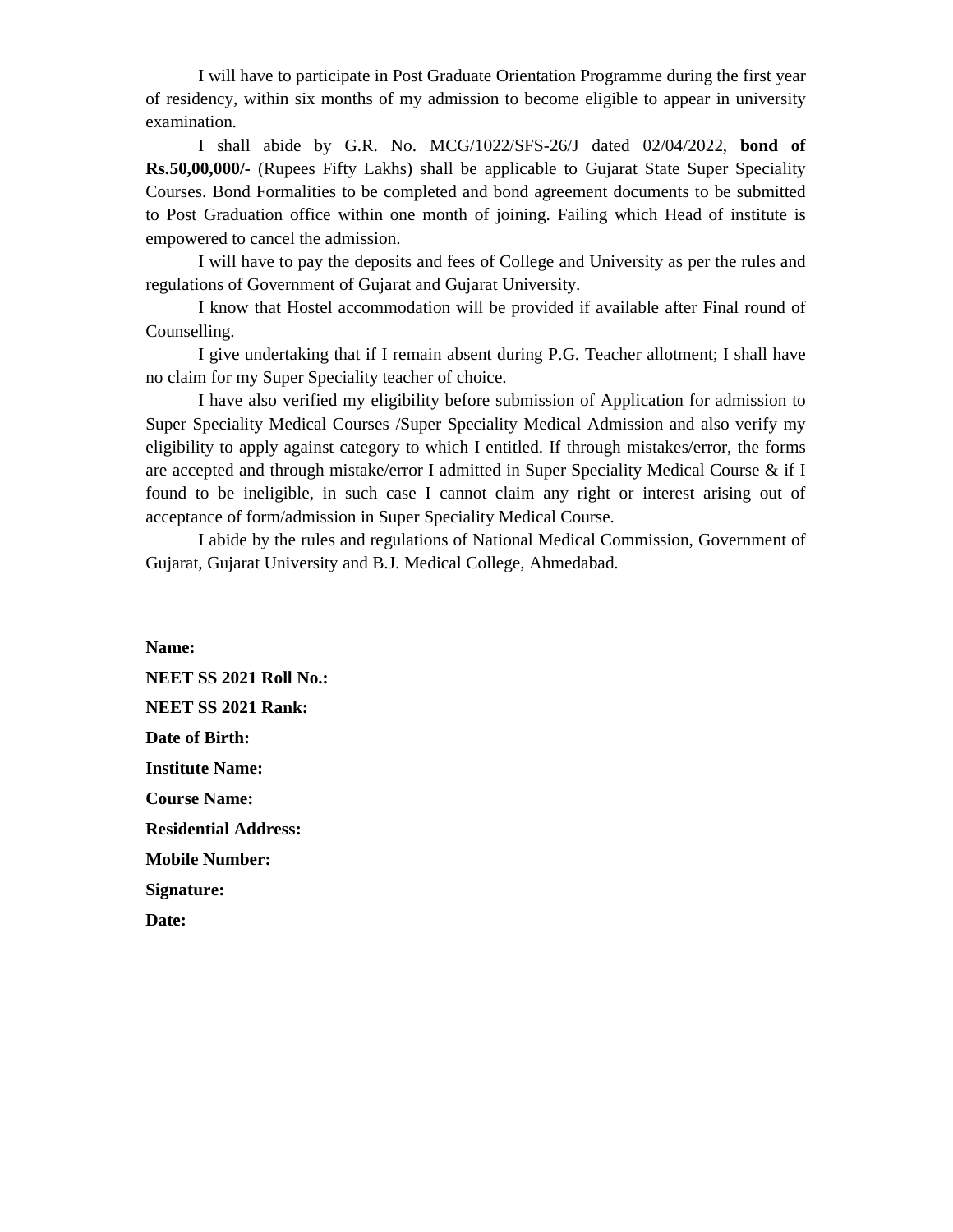#### **Candidates have to follow and comply following rules and regulation of Gujarat University**

- 1. A candidate should have obtained permanent registration with Medical Council of India or Gujarat Medical Council within one month from the date of his / her admission, failing which the admission of candidate shall be cancelled without any notice thereof, fees forfeited and will not be eligible to apply in future. This permanent registration certificate with MCI / GMC should be submitted / checked by respective institute / college where candidate gets admission.
- 2. Students admitted in post graduate course has to submit the topic of Dissertation in the prescribed form duly completed, through the College concerned within three month from the last date of Joining of reshuffling counseling/ final round of counseling. If it does not reach to the University within three month from the last date of Joining of reshuffling counseling/ final round of counseling than one term of Candidate will not be granted and if it is submitted later than above time limit than as per the date of submission of topic of Dissertation, term/terms will not be granted depending upon the date of submission of topic of Dissertation.
- 3. Students admitted in post graduate course has to apply for registration in the prescribed form duly completed, through the College concerned within one month from the last date of Joining of reshuffling counseling/ final round of counseling.

If it does not reach to the University within one month from the last date of Joining of reshuffling counseling/ final round of counseling than one term of Candidate will not be granted and if it is applied later than above time limit than as per the date of application of Registration, term/terms will not be granted depending upon the date of application of Registration.

- 4. The PG orientation program is compulsory for all the post graduate students admitted in B.J. Medical College, Ahmedabad affiliated with Gujarat University. All students are required to attend the PG orientation program during the first year of residency, within six months of their admission. In case any student is unable to attend the PG orientation program during the first term, due to a valid reason (duly signed by the PG guide and Head of the department), then PG Director can permit such students to attend the program in second year. But, submission of attendance certificate of PG orientation is mandatory to be eligible for university examination appearance.
- 5. Students admitted in Post Graduate Medical Courses have to complete "Online Research Methods course for Post Graduate Students" as per the MCI norms.
- 6. If any Post graduate student is found absent for more than 72 hours (in case of before the last date for Completion of entire Admission process) and 15 days (in case of after the last date for Completion of entire Admission process) without leave/ permission / information of competent authority, his / her admission and registration shall be cancelled without any notice thereof, fees forfeited, have to pay the whole course fees, have to pay penalty of university, have to pay bond as per rules of Government Gujarat and he / she will not be eligible to apply in future.
- 7. A postgraduate students of a postgraduate degree course in broad specialties/ super specialties would be required to present one poster presentation, to read one paper at a national/ state conference and to present one research paper which should be published / accepted for publication/ sent for publication during the period of his postgraduate studies so as to make him eligible to appear at the postgraduate degree examination.
- 8. A Candidate who fails four times in medical / dental Postgraduate examination will have to go back and study for full one year under his/her own teacher. Then only the candidate will be permitted to appear in post graduate examination for maximum two trial and if candidate does not clear his/her Post graduate examination than his/her admission/registration will be permanently cancelled.
- 9. In case of resignation from the post of residency by the candidate or Cancellation of admission due to any reason after the last round counseling process, candidate has to pay Rs. 5 lakhs as a penalty to the Gujarat University.
- 10. Original Marksheets and other documents etc. of the admitted students submitted at the time of admission shall be retained by the college authority.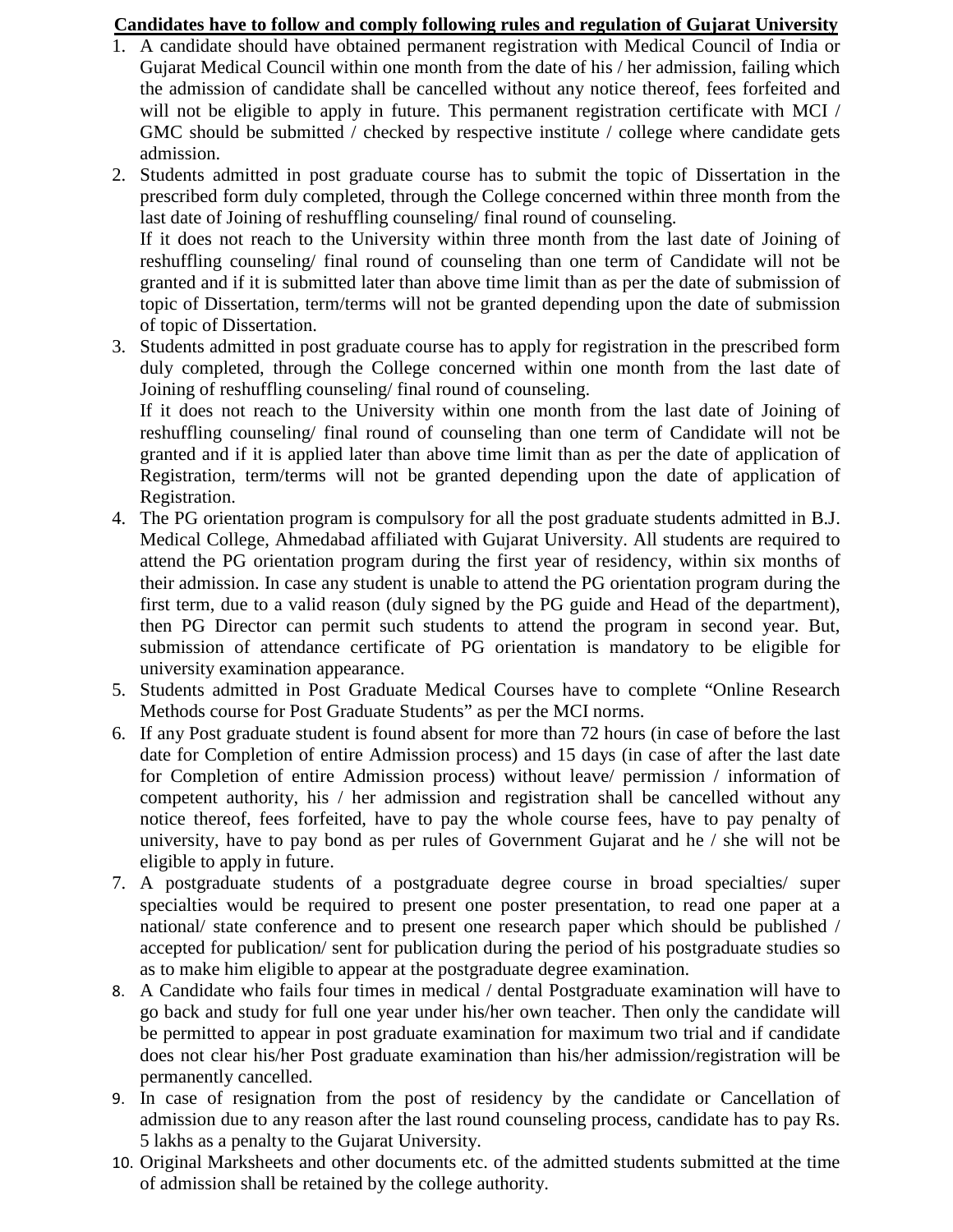## **JOINING REPORT(DM/MCH Courses)**

| From:                                                                                                                                                                                      |                                   |                                                                                                                                                                  |      | Date: $\frac{1}{2022}$                                 |               |
|--------------------------------------------------------------------------------------------------------------------------------------------------------------------------------------------|-----------------------------------|------------------------------------------------------------------------------------------------------------------------------------------------------------------|------|--------------------------------------------------------|---------------|
| Name:                                                                                                                                                                                      |                                   |                                                                                                                                                                  |      |                                                        |               |
| (In Capital letter) (Surname)                                                                                                                                                              |                                   | (First name)                                                                                                                                                     |      | (Second name)                                          |               |
| Address:                                                                                                                                                                                   |                                   |                                                                                                                                                                  |      |                                                        |               |
|                                                                                                                                                                                            |                                   |                                                                                                                                                                  |      |                                                        |               |
| To,                                                                                                                                                                                        |                                   |                                                                                                                                                                  |      |                                                        |               |
| The Registrar,                                                                                                                                                                             |                                   |                                                                                                                                                                  |      |                                                        |               |
| Gujarat University,                                                                                                                                                                        |                                   |                                                                                                                                                                  |      |                                                        |               |
| Ahmedabad                                                                                                                                                                                  |                                   |                                                                                                                                                                  |      |                                                        |               |
|                                                                                                                                                                                            |                                   | Through: Head of Department & Director, Postgraduate Studies & Research,                                                                                         |      |                                                        |               |
| Sir/Madam,                                                                                                                                                                                 |                                   | B.J. Medical College, Ahmedabad.                                                                                                                                 |      |                                                        |               |
|                                                                                                                                                                                            |                                   | I am submitting herewith my joining report duly signed by H.O.D/In charge H.O.D/P G                                                                              |      |                                                        |               |
| Teacher with required documents as mentioned in the enclosure below. I am furnishing my details as below.                                                                                  |                                   |                                                                                                                                                                  |      |                                                        |               |
| Name:                                                                                                                                                                                      |                                   |                                                                                                                                                                  |      |                                                        |               |
| (In Capital letter) (Surname)                                                                                                                                                              |                                   | (First name)                                                                                                                                                     |      | (Second name)                                          |               |
| Mobile No.                                                                                                                                                                                 |                                   |                                                                                                                                                                  |      |                                                        |               |
|                                                                                                                                                                                            |                                   |                                                                                                                                                                  |      |                                                        |               |
| Admitted Category: __________________(Open/SC/ST/SEBC/EWS) PwD: Yes / No                                                                                                                   |                                   |                                                                                                                                                                  |      |                                                        |               |
|                                                                                                                                                                                            |                                   |                                                                                                                                                                  |      |                                                        |               |
|                                                                                                                                                                                            |                                   |                                                                                                                                                                  |      |                                                        |               |
| With city & state                                                                                                                                                                          |                                   |                                                                                                                                                                  |      |                                                        |               |
|                                                                                                                                                                                            |                                   |                                                                                                                                                                  |      |                                                        |               |
|                                                                                                                                                                                            |                                   |                                                                                                                                                                  |      |                                                        |               |
| College & University                                                                                                                                                                       |                                   |                                                                                                                                                                  |      |                                                        |               |
| <b>Of Post Graduation</b>                                                                                                                                                                  |                                   | the property of the control of the control of                                                                                                                    |      | <u> 1990 - John Stein, markin film fan it ferstjer</u> |               |
| With city & state                                                                                                                                                                          |                                   |                                                                                                                                                                  |      |                                                        |               |
|                                                                                                                                                                                            |                                   | State: State: State:                                                                                                                                             |      |                                                        |               |
|                                                                                                                                                                                            |                                   |                                                                                                                                                                  |      |                                                        |               |
| Passing date of MD/MS                                                                                                                                                                      |                                   |                                                                                                                                                                  |      |                                                        |               |
|                                                                                                                                                                                            |                                   |                                                                                                                                                                  |      |                                                        |               |
| Attempt in MD/MS                                                                                                                                                                           |                                   |                                                                                                                                                                  |      |                                                        |               |
| Sign of P.G. Teacher/H.O.D/ In charge H.O.D                                                                                                                                                |                                   |                                                                                                                                                                  |      | Sign of Candidate                                      |               |
| (Dr.                                                                                                                                                                                       |                                   |                                                                                                                                                                  | (Dr. |                                                        | $\mathcal{E}$ |
| <b>Enclosures (Self-attested Photocopy):</b>                                                                                                                                               |                                   |                                                                                                                                                                  |      |                                                        |               |
| A. Admission/Allotment Order of Admitting Authority<br>B. College Fee/Deposit Receipt                                                                                                      |                                   |                                                                                                                                                                  |      |                                                        |               |
| C. Photocopy of Aadhar Card                                                                                                                                                                |                                   |                                                                                                                                                                  |      |                                                        |               |
| D. $12^{th}$ Mark Sheet<br>Е.                                                                                                                                                              |                                   | All Year MBBS Marksheets (1 <sup>st</sup> , 2 <sup>nd</sup> , 3 <sup>rd</sup> Part I, 3 <sup>rd</sup> Part II)                                                   |      |                                                        |               |
| F.                                                                                                                                                                                         |                                   | MBBS Degree Certificate/ Provisional Degree Certificate                                                                                                          |      |                                                        |               |
| G. MD/MS Marksheet                                                                                                                                                                         |                                   |                                                                                                                                                                  |      |                                                        |               |
| Н.<br>I.                                                                                                                                                                                   | Attempt Certificate (MD/MS/DNB)   | Provisional/Permanent Degree Certificate (MD/MS/DNB)                                                                                                             |      |                                                        |               |
| J.                                                                                                                                                                                         | Internship Completion Certificate |                                                                                                                                                                  |      |                                                        |               |
| L.                                                                                                                                                                                         |                                   | K. Proof of Birth date - School Leaving Certificate/Birth Certificate<br>Gujarat Medical Council/NMC-MCI Registration Certificate(within one month from joining) |      |                                                        |               |
| M. PwD Certificate (If Applicable)                                                                                                                                                         |                                   |                                                                                                                                                                  |      |                                                        |               |
| N. Caste Certificate (If Applicable)                                                                                                                                                       |                                   | O. Non Creamy layer Certificate of financial year pertaining to the period of application from the competent                                                     |      |                                                        |               |
|                                                                                                                                                                                            |                                   | authority as prescribed by the Govt. of India/Respective State Government for OBC/SEBC. (If Applicable)                                                          |      |                                                        |               |
| Р.<br>EWS Certificate (If Applicable)<br>Q. NEET SS Admit Card 2021 (issued by NBE)                                                                                                        |                                   |                                                                                                                                                                  |      |                                                        |               |
| R. NEET SS Score Card 2021 (issued by NBE)                                                                                                                                                 |                                   |                                                                                                                                                                  |      |                                                        |               |
|                                                                                                                                                                                            |                                   |                                                                                                                                                                  |      |                                                        |               |
| Candidates are instructed to submit in person joining report duly signed (Signed by P.G.<br>Note:<br>Teacher/H.O.D./Incharge H.O.D.), 2 copies with enclosures to PG Director Office at BJ |                                   |                                                                                                                                                                  |      |                                                        |               |

 **concerned department and 1 copy should keep for himself/herself.** 

**Copy for: (1) Gujarat University (2) PG director BJMC (3) concerned department**